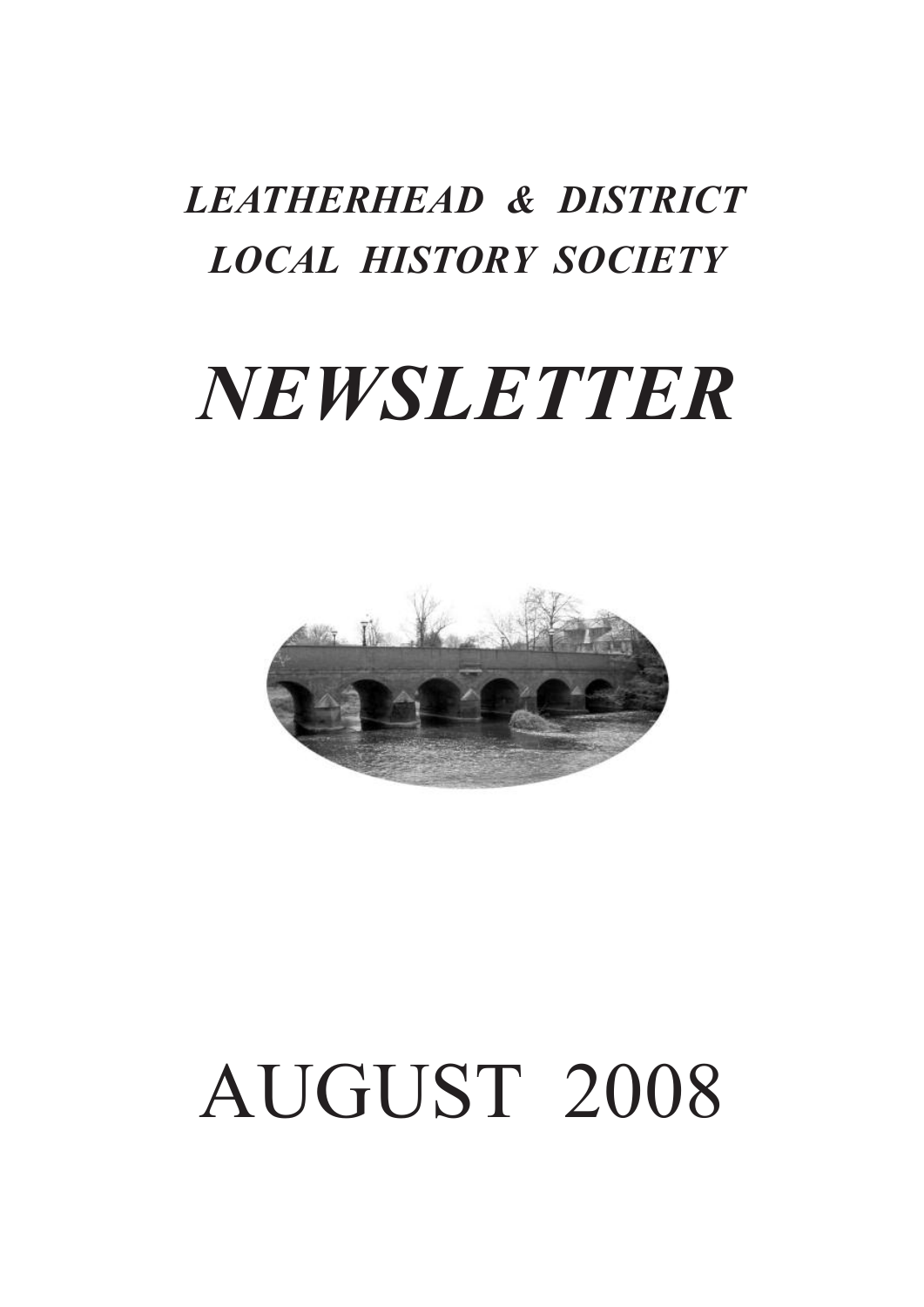#### **LEATHERHEAD & DISTRICT LOCAL HISTORY SOCIETY**

Registered Charity No. 802409

**Hampton Cottage, 64 Church Street, LEATHERHEAD, Surrey, KT22 8DP Telephone: 01372 386348**

> **Leatherheadmuseum@localhistory.free-online.co.uk Web site: www.leatherheadlocalhistory.org.uk**

**PRESIDENT : Gordon Knowles 01372 458396**

| <b>CHAIRMAN</b>      | <b>SECRETARY</b>     | <b>TREASURER</b>  |
|----------------------|----------------------|-------------------|
| <b>David Hartley</b> | Vivien Hollingsworth | <b>Ron Clarke</b> |
| 01372 377839         | 01372 801357         | 01372 375496      |

The Society meets on the third Friday of the month at the Letherhead Institute between September and May.

For details - see programme in the current Newsletter

#### **2008 Membership Subscriptions**

Ordinary…….£15.00 Associate…….£6.00 Junior (under 18).……£1.00

**MEMBERSHIP SECRETARY Jenny Morris 01372 362524**

**The Museum** is open at the following times

Thursdays and Fridays .. 1.00pm to 4.00pm Saturdays ..10.00am to 4.00pm

| <b>CURATOR</b> | (Vacancy) | 01372 386348 |
|----------------|-----------|--------------|
|----------------|-----------|--------------|

**The Friends of Leatherhead Museum** support the Society's work on behalf of the Museum

**CHAIRMAN Fred Meynen 01372 372930**

**The Library** at The Letherhead Institute is open on Tuesdays, Thursdays and Fridays from 10.00am to 12.30pm. It is no longer open on Saturdays. Exceptionally, arrangements may be made to use it at other times by applying to the Librarian.

| <b>Peter Wells</b> | 01372 272367 |
|--------------------|--------------|
|                    |              |

**Lectures** Co-ordination of the Society's lecture and visits programme and L&DLHS speakers for local societies.

| <b>PROGRAMME SECRETARY</b> | <b>Fred Meynen</b> | 01372 372930 |
|----------------------------|--------------------|--------------|
|----------------------------|--------------------|--------------|

Further details are given on the inside back cover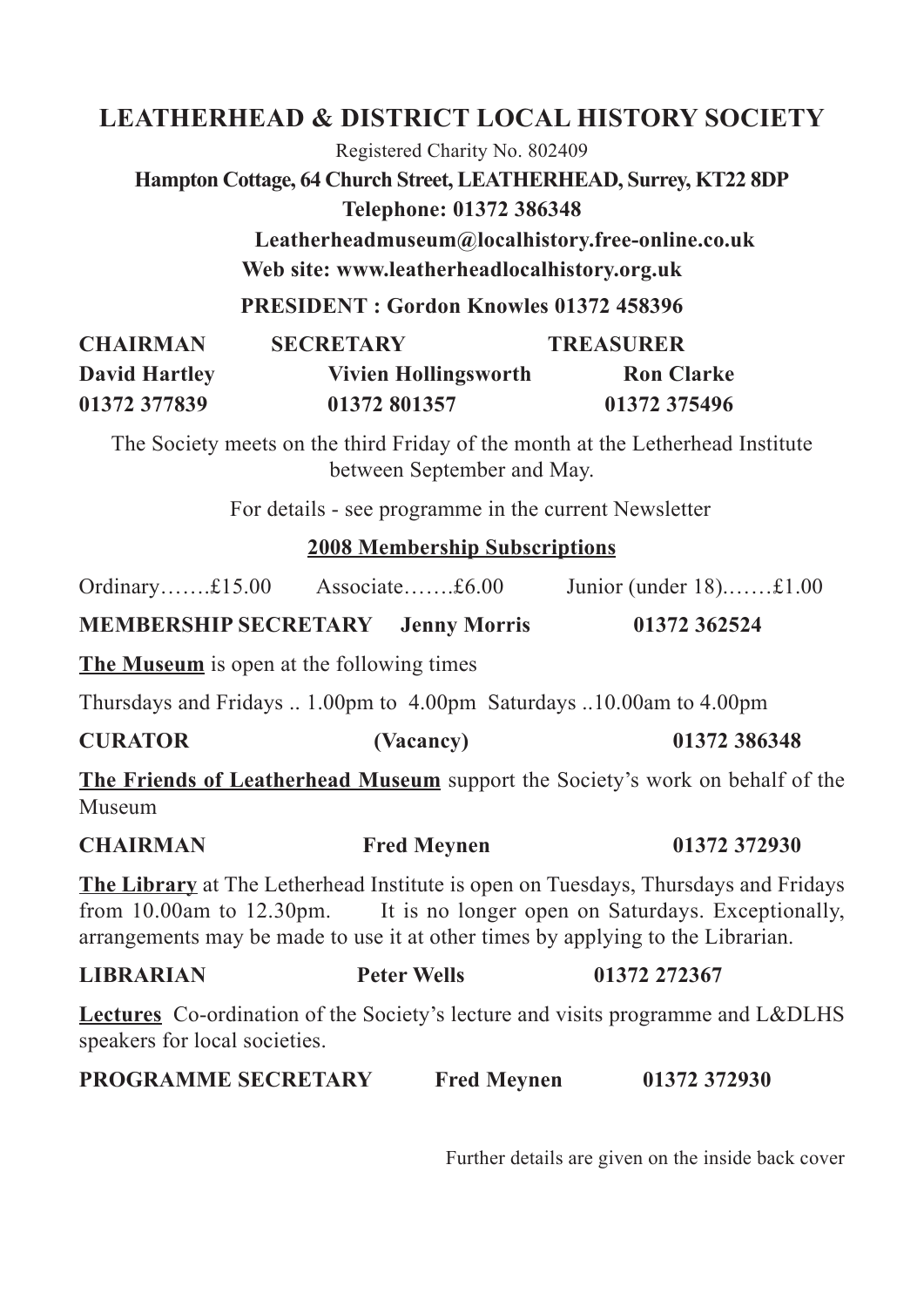#### *Chairman's Report*

As chairman of the History Society I am disappointed at the decline in attendance in support of the fundraising efforts of the Friends of the Museum and for other events such as National Archaeology Week. The turn out was truly disappointing at this years event, only three representatives of the History Society were present when our invited guest, the Chairman of Mole Valley District Council arrived to launch the event.

The attendance in general last week at this event was no better with a distinct absence of any of the membership visiting the museum, exhibition or supporting the walks lead by Gordon Knowles and Gwen Hoad on the two Sundays of 13th & 20th July..

Maybe archaeology is not your thing, or you were committed to other things? You and the Membership must decide what is wanted from the Society and the Museum. Without your support attending talks, lectures and events we will have no History Society. Make your voice heard, speak to your representatives on committee and let us try to move forward and build an interested, interesting and healthy Society.

We need to engage with you the membership and the general public at large and other local interest groups if we are to survive. We also need your help in running the day to day business of the History Society and we need new volunteers who are prepared to give up a small amount of time to sit on committee. We have a committee of dedicated members who have held responsible positions for a number of years, who have carried out their duties without complaint. A number of committee members have now indicated that they wish to retire from committee having done their stint and performed a very valuable service to the History Society to peruse other activities.

So what do we do? We need new members to step forward and take up some of the positions vacant - some we have advertised previously in the Newsletter and others are more recent and need to be filled one way or another before or at the next AGM. None of these posts are particularly onerous but they do require a commitment to attend a bi-monthly committee meeting on the third Monday every other month.

We are currently looking for a new Membership Secretary and a Records Secretary to co-ordinate the work of the archivists of the various parishes.

We need someone to act as an Independent Examiner of the History Society's Accounts. We also need new committee members to just serve on committee, bring in new ideas and make a contribution to the debate as to how the History Society should move forward and serve you better.

Other posts that currently remain vacant are Curator to work with the Museum Manager and <sup>a</sup> Publicity Officer. *David Hartley*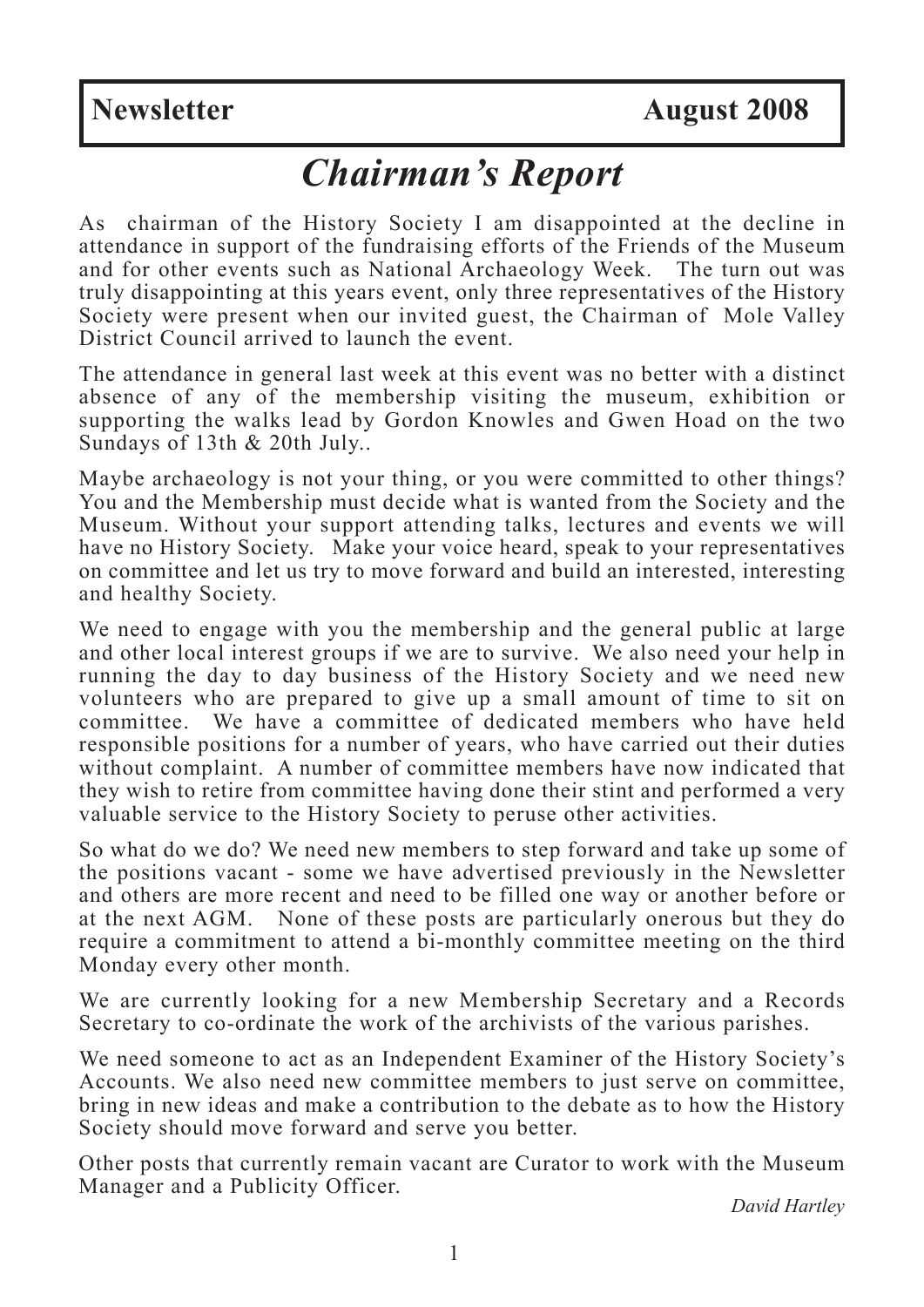#### *News from the Museum Committee*

At last, on Thursday 29th May, we were able to re-open the Museum after the accident in January. A good number were present to see Lucy Hanson, our Town Centre Manager, perform the ceremony at which both the museum and the craft weekend were declared open.

We had to buy two new display cabinets for the front room downstairs to replace those smashed by the car coming through the window. With lots of cooperation by the suppliers they arrived just over a week before the opening date and it meant that the new displays were mounted in rather a hurry but at least something was there when we opened.

We had already decided to change some displays during the shutdown and we had begun to prepare a case of pharmaceutical items containing some



new items from Hewlin's pharmacy in Bridge Street. The pestle and mortar, which had spent some years in the museum garden since it was presented to the Society by the developers in 1984, had deteriorated and we had restored this ready for display. At the time of the accident it was in the front room but luckily the damage it received was fairly easily repaired. This is now in the window together with other appropriate items.

Soon after we re-opened Caesar's Restaurant opposite was being re-furbished and a large "Chemist's" sign was revealed over the door of 25, Church Street from when it was Brownes the Chemist. This was given to the Society and it now forms part of the window display.

Whilst we were closed the 'behind the scenes' work carried on and considerable progress has been made with recording the Society's collection. Also during the extended closure a number of interesting acquisitions were donated to us and we decided to feature some of this in the new displays.

We received a comprehensive set of joinery tools which were donated by the family of their original owner and some are being shown in the front downstairs gallery. We also acquired some laboratory test equipment from two of the research associations which used to form an important part of the town's work activity. These were from PIRA (Paper Industries' Research Association) and ERA (Electrical Research Association) and include an optical bench, a spectrometer, two pocket saccharimeters,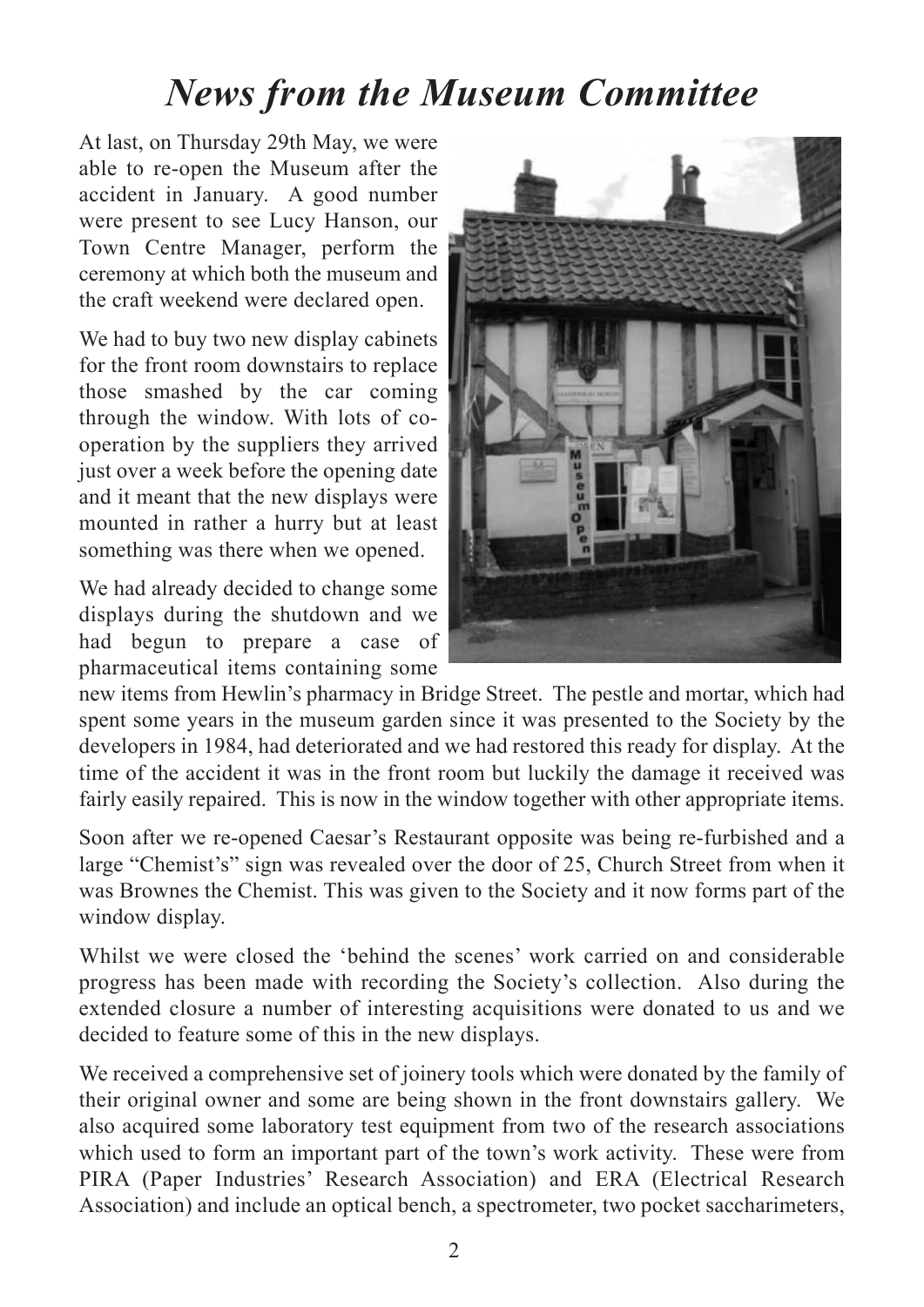a pyrometer, two tumble pots, some specialised test equipment for paper research and a chemical balance. Another weighing device, also on display, is a set of GPO counter scales made around 1852 by de Grave, Short and Fanner which were found to have a connection with Fetcham.

Have you heard of P.A.M. radios? Well we hadn't, but one of the recent accessions is a portable made by them. It looks older than it is (late 1940s) and appears hand-made. Anyway we discovered that P.A.M. made radios in Merrow, by the railway sidings, and that they had a shop in Guildford. Another new item on display was given to us after it was recently removed from a local house. It is a length of PVC insulated cable made by the General Cable Manufacturing Company which had a large cable works in Kingston Road for many years and was one of the larger employers in the town.

As well as additional work caused by the accident routine work also continues; we had to empty one display cabinet in order to change the lighting transformer which was under the plinth. Our thanks to Mr and Mrs Exwood for replacing the artefacts on display again. The convector heater in the front room has failed and so that will probably mean another repair or replacement. At least, now that the public are coming again we are getting donations in the box which all helps the Society with running costs.

We hope to improve the displays which were hurriedly put together in the few days before the opening but we feel that we have made enough changes to prevent members saying "Oh, I've seen the Museum already". Please try to pay us a visit before we close in December, it gives a lot of encouragement to those who help the museum in any way.

*Peter Tarplee*

### *Wanted - a new Honorary Independent Examiner of Accounts*

After many years as Independent Examiner of the Society's accounts Brian Kirby has moved away from the area and has relinquished this position. The Society therefore needs someone, preferably a member of the Society, to replace him. The task is not very onerous being a once a year job taking not more than 2 or 3 hours.

The financial year runs from 1st January until 31st December. It is intended that the accounts will be available for auditing by the middle of January and the approved accounts should be available by the end of the month.

Anybody who is interested in undertaking this important job for the Society should contact me, Ron Clarke, telephone number 01372 375496. I will be happy to take people through the financial system in use so that they may have a good idea of what is involved. *Ron Clarke*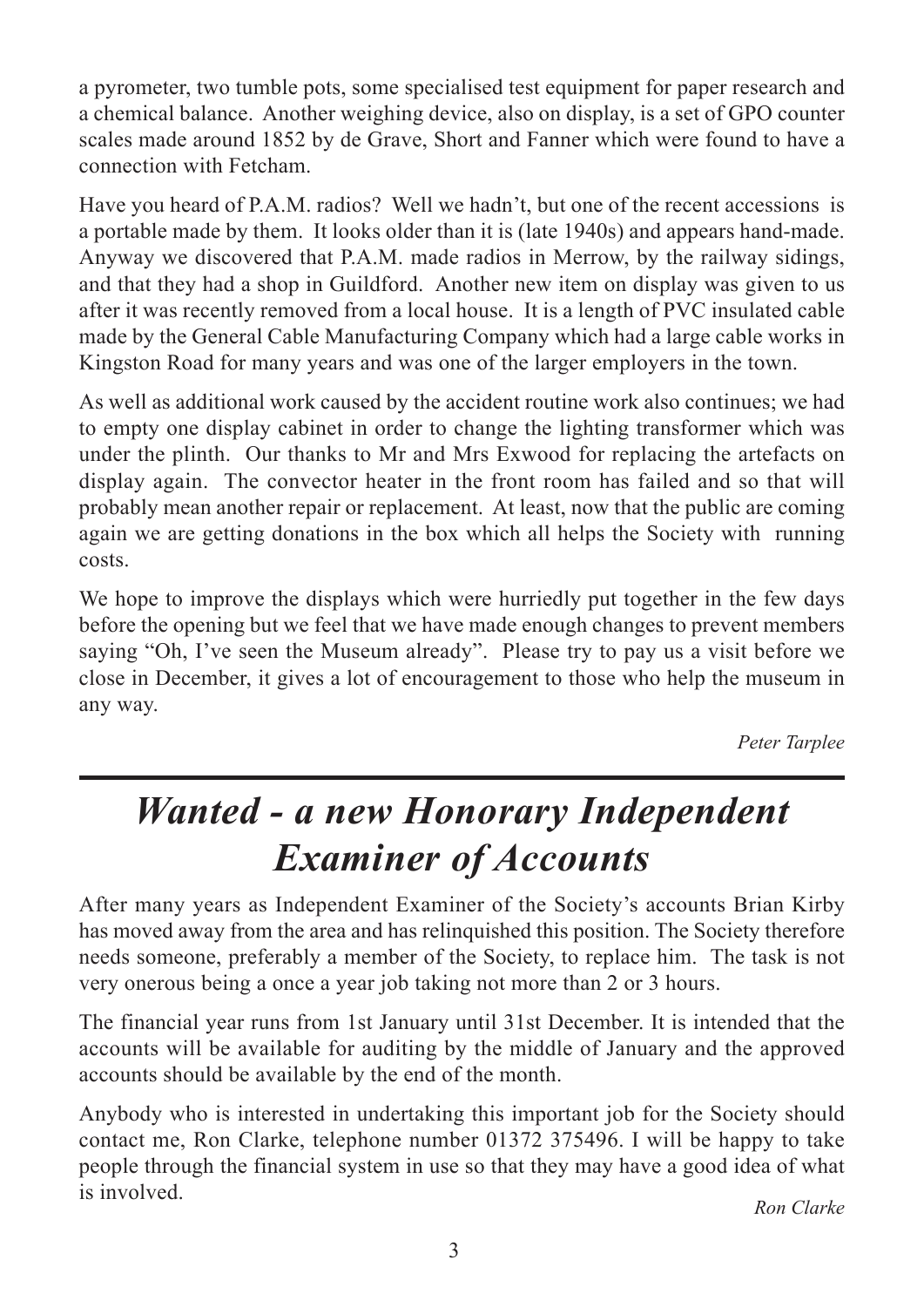### *Archaeology*

#### **2008 season of excavation Ashtead Roman Villa**

A small number of our members are members of the SAS, Roman Studies Group, and they will be participating in this season's excavation of the villa at Ashtead. Work commences on 27th August and will be concluded on Sunday 14th September.

#### **Ashtead Common Heritage Event**

This event is taking place on **Saturday 13th September at 10.00am to 4.00pm**. There is an opportunity for members of the History Society who are interested in the excavation of the Roman Villa to participate in a guided walk to the site of the villa to see the results of this season of excavation. The project is being carried out by Surrey Archaeological Society's Roman Studies Group with the co-operation and support of the City of London, English Heritage and English Nature.

Those members who are interested in joining this walk should contact Lizzie Bruce at the Ashtead Common Estate Office by telephoning 01372 279083 or email city.commons@cityoflondon.gov.uk

#### **Friday** 17th October at the Letherhead Institute 7-30 for 8.00pm

Dr David Bird has been invited to give a talk to our History Society on Friday 17th October at the Letherhead Institute on the subject of last season's 2007 excavation of the Ashtead Villa and provide us with general update on this season's 2008 excavation, prior to publication of his report in the SAS Bulletin.

#### **Heritage Weekend 13th & 14th September**

The Mole Valley's theme for this year's 'Heritage Weekend' is entitled 'Hidden Secrets'. Our museum at 64 Church Street Leatherhead will display the hidden little gems of Hampton Cottage and the artefacts tucked away within.

At the 'Letherhead Institute' there will be a display on the subject 'Tunnels & Bridges of Leatherhead & District' some of which we pass over, under and through without realising or recognising the engineering achievements of our Victorian forefathers.

Look out for Mole Valley's Heritage Weekend programme and listings together with the essential booking forms which will be published shortly, there should be something for everyone.

#### **SAS Village Study Group - Workshop on Manorial Records**

For those members interested in Manorial Records, Surrey Archaeology Society is running a Villages Study Group Workshop on Manorial Record 20th September at the Surrey History Centre, Goldsworth Road Wokings. The cost is £5.00 per person payable on the day.

Those members who may be interested in attending should contact Richard & Pamela Savage before 12th September by telephone: 01483 768875 or by email: medforum@hotmail.co.uk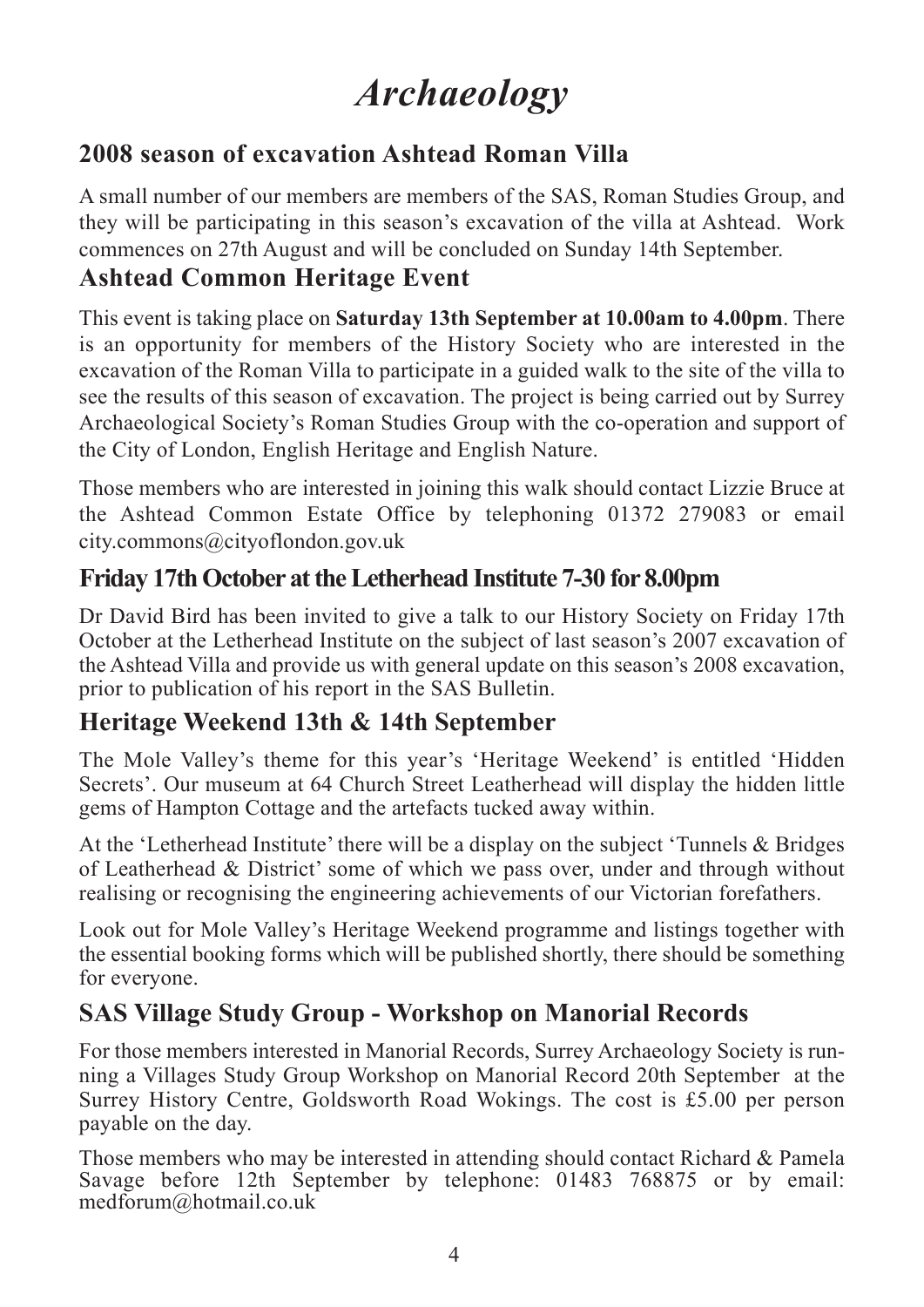#### *National Archaeology Week*

The week of 12th – 20th July was National Archaeology Week and shown are some photos taken at the Launch.

During the week there were exhibitions of Air Travel, Painted Wall Plaster and Pottery from the Ashtead Roman Villa, Exploring Surrey's past and many activities for children.

The principal names to the standing groups are Chairman of Mole Valley Council, Councillor Derrick Burt, Rod Shaw Mole Valley Chief Conservation Officer, Frank Pemberton, Archaeologist at Epsom & Ewell History & Archaeological Society. Members of the History Society represented in the pictures,John Wettern and John Morris.





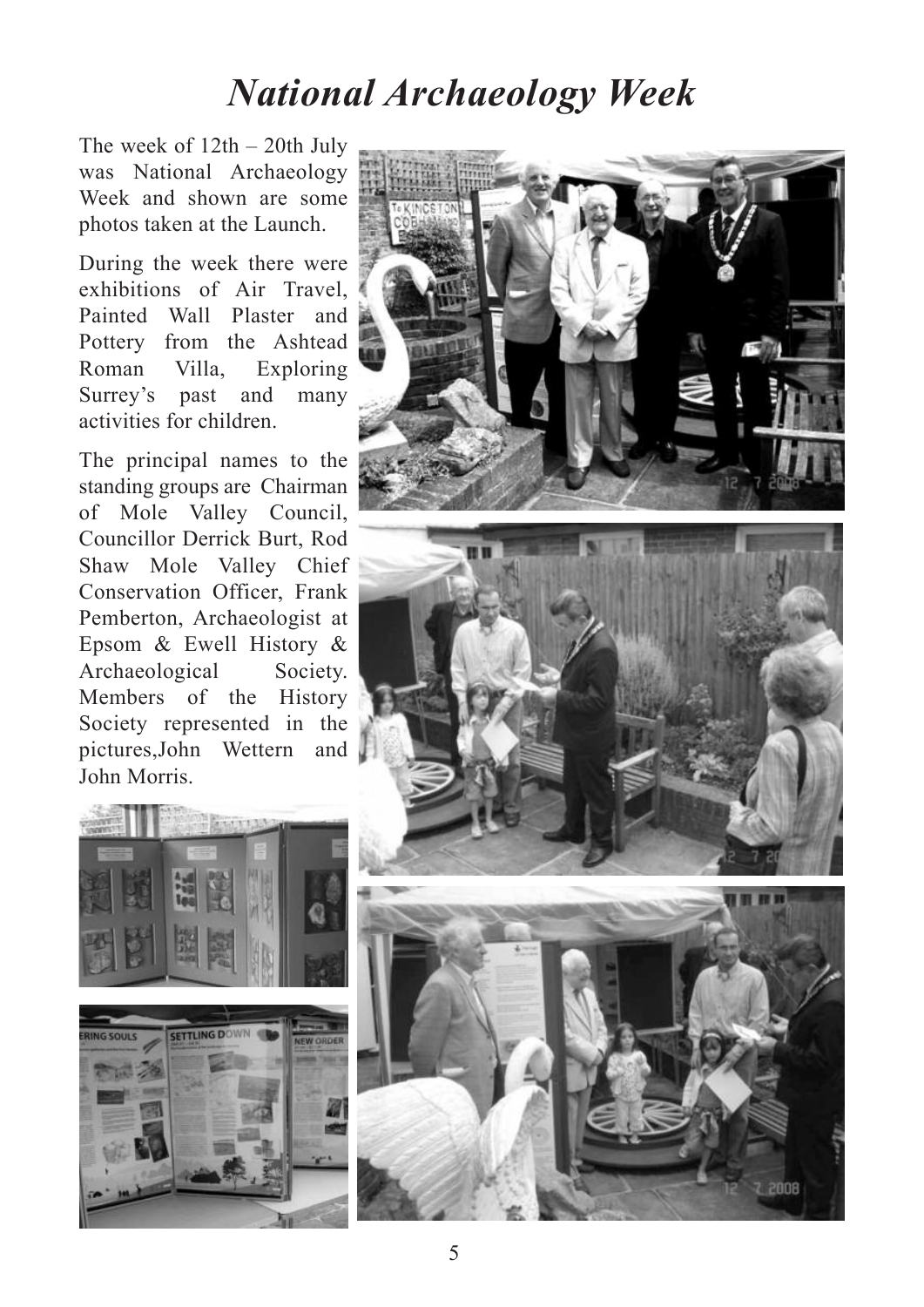### *Cherkley Court*

Members of the Society went on a tour of Cherkley House and Gardens on 18th June which have recently been extensively restored by the Beaverbrook Foundation and reflect the style and design of the 1930s. Anna, our tour guide, outlined the history when Abraham Dixon built the original house in 1873, rebuilding it in 1893 following a disastrous fire. He also founded the Letherhead Institute and being a keen botanist gave rare lily plants to Kew. Sir Max Aitken (later Lord Beaverbrook), bought the house in 1907 and furnished it with the help of Mrs Rudyard Kipling, the library books being provided by Bonar Law. Lord Beaverbrook lived there till his death in 1964, his second wife remaining in the house on her own for the next twenty years . During this time the house and gardens were neglected and suffered further damage in the storm

of 1988 when a very large number of trees were destroyed and the cellars flooded.

Anna took us through the rooms on the ground floor which have been beautifully restored with attention to the exact colours, furnishings and fittings of the period. The



cinema, where films were shown to the guests after dinner has been completely repanelled in light maple wood and the library, unique to the memory of Lord Beaverbrook, restored in every detail with every book damaged by water and woodworm sent away for individual treatment by experts. The reception rooms with breathtaking views over the terraces towards Norbury Park were reminders of the days when Lord Beaverbrook held an important and powerful place as Chief of Aircraft Production in Winston Churchill's War Cabinet, Churchill himself being a frequent visitor to Cherkley.

We then took lunch in the Orangery and sampled the tasty food beautifully prepared by a local catering firm 'Too Many Cooks'. The weather had by then turned cold with a blustery south westerly wind and a small intrepid group of us went on a short tour of the terraced gardens, concluding a memorable visit to a unique house which played such an important part in our local and national history.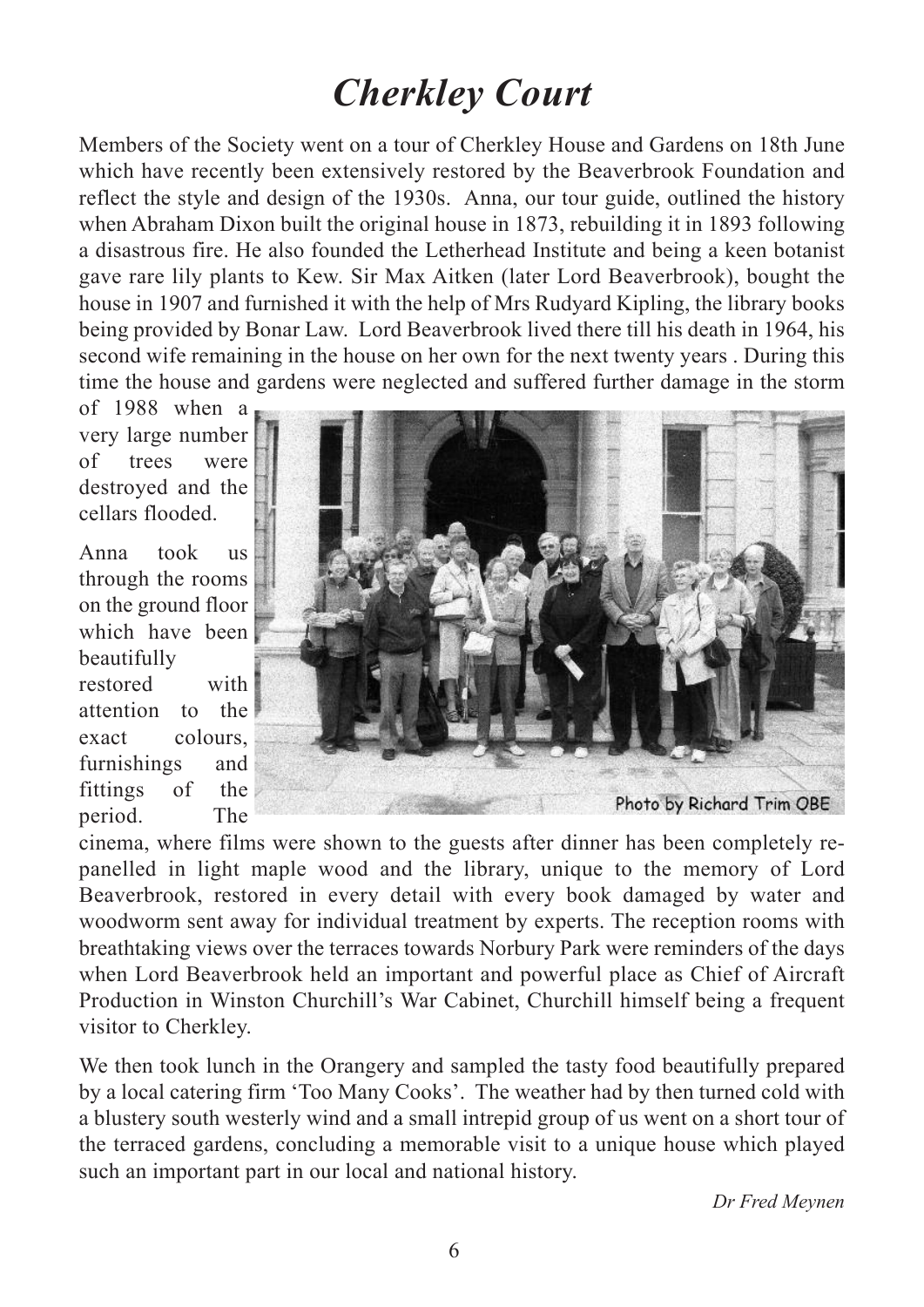### *Monks Green Farm*

The 61st Annual General Meeting of the Society held in April was followed by a lecture given by Derek Banham on the history of Monks Green Farm, a 17th century farmhouse in Fetcham which he and his wife have lived in for the last 36 years. The farmhouse is located on the edge of the village on the Cobham Road and first mention of it was in the last years of the reign of Queen Elizabeth I when a triangular meadow was marked as Monks Green with a lane leading to a farmhouse. Local court rolls of 1631 refer to 28 acres of copyhold land called 'Freakes, late of the estate of John Monk'. The Domestic Building Research Group suggest that around 1600 there could have been a two-story timber-framed house followed later by a brick extension with a large brick chimney which exists even to this day. The house was later rebuilt in brick and over the next hundred years substantial additions were made.

The first records of ownership are in manorial records of 1741 when the estate comprising house, barns. stable, gardens, orchard and 28 acres passed from Arthur Moore to Thomas Revell. Derek still has the original lead firemark dated 1774 which was nailed to the front wall to prove to the local fire brigade that they would get paid to put out the blaze if the house caught fire. Derek has been able to trace subsequent owners and tenants of the farm, the acres rising in 1879 to 130 of farmed land employing 3 men and two boys in addition to 2 living-in servants. In 1875 Charles Anderson, a Merchants Clerk, was the first person to live in the house who was not a farmer and two years ago Derek was able to meet Mrs Hunt now aged 100, a direct descendant from the Anderson family, a unique encounter! Arthur Smiles, another owner of the farm, developed a successful business breeding cattle, shire horses and Shetland ponies and in 1937 Virginia White was employed as herdswoman. Using audio-tapes Derek has been able to discover from her what life was like on the farm and about her prize bull 'Fieldplace Abdul'. In 1971 the Jersey herd was sold and Derek and Dilys became owners of the house. The farm buildings which are now not part of the house have sadly been left to deteriorate.

Derek and Dilys have made some alterations to the house, creating a family home reflecting their own artistic interests and their love for the house and its history. This has resulted in a 108 page fully illustrated document detailing the history, the alterations and development of the house and farm together with a full account of the owners and tenants. *Dr Fred Meynen*

### *A Rich Inheritance by Linda Heath*

Come and see history re-enacted! 'A Rich Inheritance' is a dramatisation of historical events in Leatherhead from 1395-1897. It was first performed in Leatherhead Parish Church in 1995 and again in 2000.

This production is part of the **Arts Festival** and will again be in Leatherhead parish church at 7.30pm on **23rd, 24th and 25th October**. Tickets £10 (£9 concessions) obtainable from Corbetts Bookshop, Swan Centre, Leatherhead, tel. 01372 362988.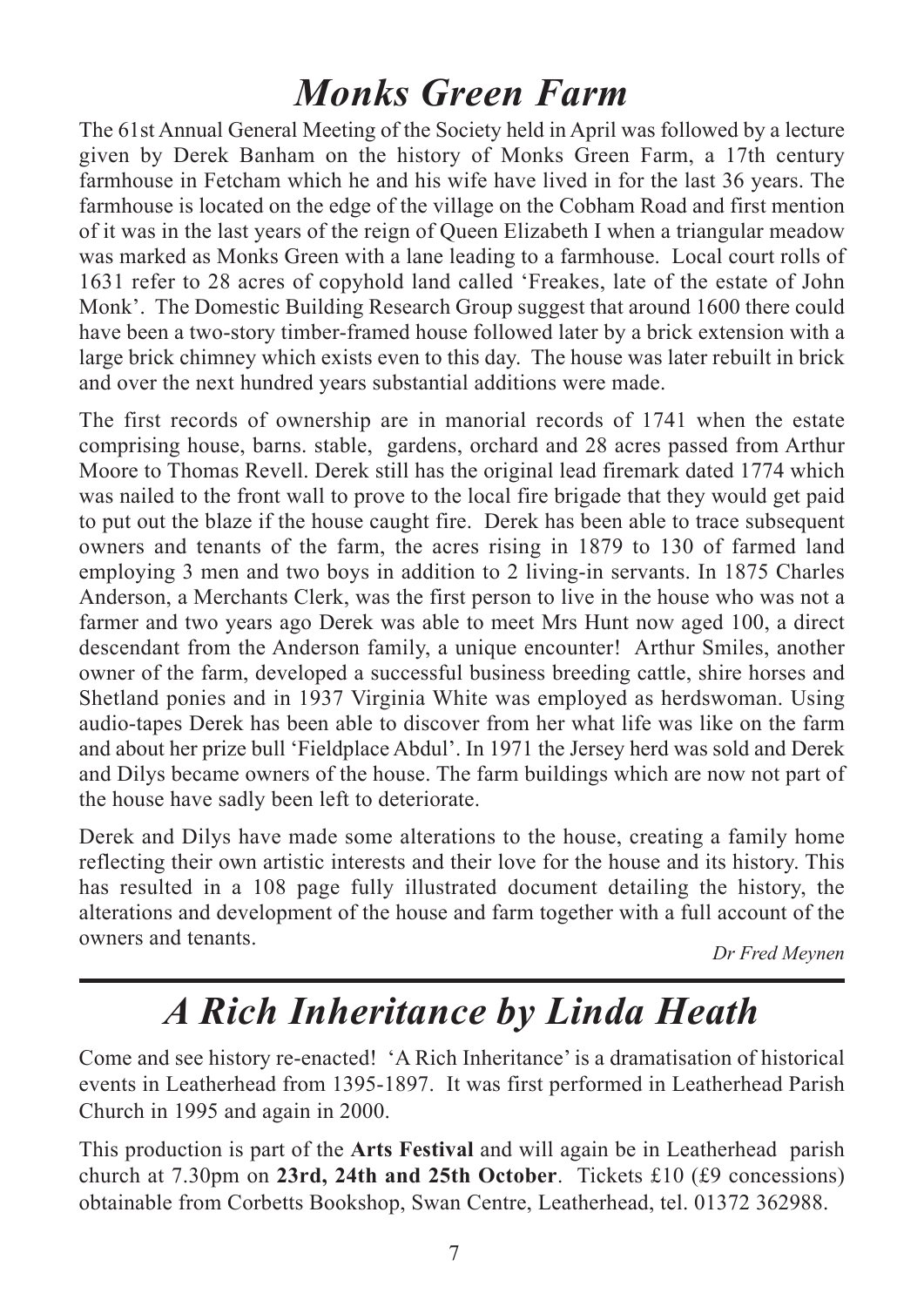### *HERITAGE OPEN DAYS 2008*

Mole Valley is again participating in Heritage Open Days this year. They will take place on 11th, 12th, 13th and 14th September and, of course, our museum will be opening on all these days. This year the local theme is "Hidden Treasures" and many of the events will pick up on this.

The launch lecture will, as usual, be on the Friday evening and this year the speaker is Professor Richard Selley whose talk is titled: Mole Valley Hidden Treasures: its Caves, Tunnels and Subterranean River. The lecture starts at 1930 and will take place in the Old Barn Hall, Church Road, Bookham. Many of you will remember the talk given by Professor Selley to the L&DLHS on 17th March 2006 when his subject was "Surrey Vineyards, Ancient and Modern". The talk should be of interest to many people and we look forward to a large attendance to get Heritage Open Days off to a good start.

As usual our District is expecting to have a wide range of talks, walks, exhibitions and open properties over the weekend and members are urged to get a copy of the Heritage Open Days brochure which will give full details of all of these. Copies are available from libraries, museums, council offices, visitor information centre and the help shop. This year is the 50th anniversary of the death of Ralph Vaughan Williams, the local composer, and there are a number of activities to commemorate this anniversary.

It is not possible for me to give a comprehensive list of the scores of events on offer but here are a few which might encourage you to get a copy of the brochure.

\* Tours of Dorking caves on Saturday morning and afternoon.

\* Photographic exhibition in Pippbrook on Saturday and Sunday.

\* Walk around Bookham village centre led by Blue Badge Guide Bronwen Mills on Sunday morning.

\* Display in the theatre "Leatherhead Theatre: A Proud History and a Bright Future" on Saturday.

\* Tour of Sweech House, Leatherhead on Saturday morning.

\* Guided walk to see hidden treasures of Leatherhead town centre from the Institute on Saturday afternoon.

\* Displays at Leatherhead Institute of Hidden Treasures - Bridges and Tunnels, Hampton Cottage and Leatherhead Institute – on Saturday and Sunday.

\* Tour of Slyfield House on Saturday morning.

\* Tour of Rowhurst on Friday and Saturday afternoons.

\* Any member who has not been to a function there may be interested to visit the Yehudi Menuin Hall (opened 2006) on Saturday morning.

\* Walk along the Mole from Leatherhead Town Bridge on Sunday afternoon.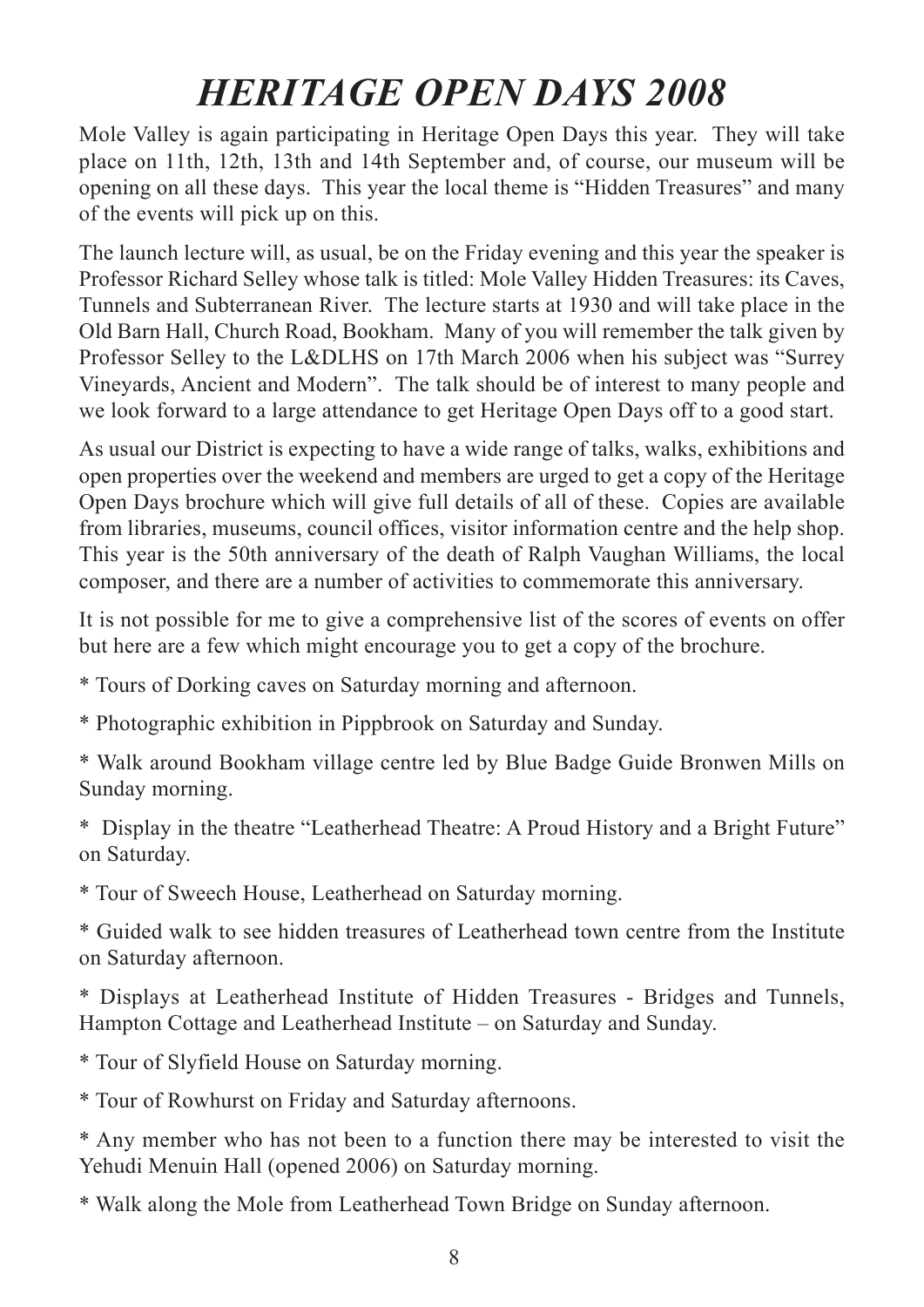\* Visit Milner House on Thursday afternoon.

\* Ashtead Common will have a display about the Roman Villa as well as a guided walk to see an archaeological dig in progress.

\* On the afternoons of Saturday and Sunday there will be talks in St Nicolas' church, Great Bookham about the church in the 1800s at the time of Jane Austen and Fanny Burney to complement the recently published book. The church, like most in the District, will be open throughout the weekend.

The booking arrangements for these and all the other events are clearly shown in the brochure so if you feel that there may be something to interest you please get a copy and support the Heritage Open Days weekend.

*Peter Tarplee*

### *Fetcham U3A Local History Group*

We are photographing the bound volume of the monumental inscriptions and layout of the churchyard given to St Mary's Church, Fetcham by Fetcham WI in the late 1980's,. This will be transcribed onto our database of the census returns from 1841 to 1901 for Fetcham, along with the record linkage we have carried out with the births, marriages and deaths from the Parish records.



St Mary's Church, Fetcham

We are also looking to carry out a similar exercise for the more modern part of the graveyard (west of the boundary wall and graves circa 1950's onward) that does not appear to have been included in the previous survey.

We are also researching the names of the soldiers whose names are inscribed on the War Memorial for WW1 and later hope to continue onto the 2nd World War soldiers

*Lyn Rozier, Group Leader : lyn-tony@tiscali.co.uk*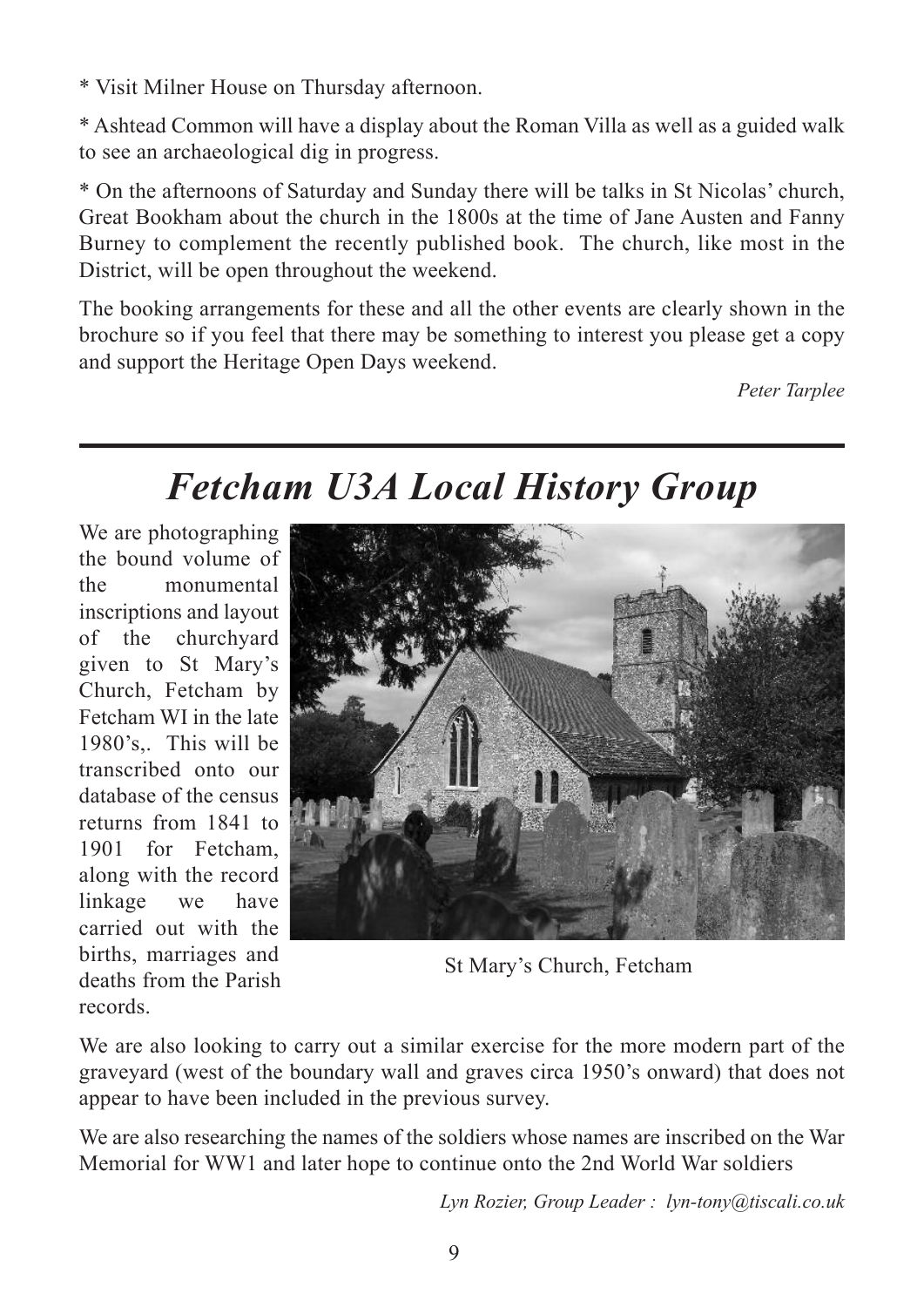### *News from the Friends of Leatherhead*

The last few weeks have been busy ones, the high point being the re-opening of the museum on Thursday 29th May. The Friends were pleased to help with this important event, organising working parties to dust, clean and polish the museum and tidy and restock the garden. Everything sparkled including the workers and our thanks go to Margaret

Longstreeth, John Millard, Goff Powell, Lindsay Trim, Ruth



Aldridge and Margaret Pettit for their enthusiasm and hard work.

The opening ceremony attracted over 40 people with two reporters and two photographers recording the event - look at Richard Trim's photos which are on display in the museum.

The opening coincided with the first of three Craft Days 'the magic of Woodland' organised by Julia Lack and Robin Christian in which adults and children were instructed in the art of hurdle and besom made from hazel wood, a replica of which they could take home. On the Friday Justine Munson came with her potter's wheel and with great skill and patience encouraged people to make their own clay pot which could be taken away. The Mole Valley Quilters also demonstrated the art of patchwork and invited people to create their own patchwork flower mounted on a frame. Saturday saw the return of the popular Epsom Spinners with their spinning wheels, carding and braiding. The origin of silk and how it is spun was demonstrated and we were told of the joy of keeping alpacas, something for which you might need a handy field! The three craft days attracted 179 visitors, including 74 children.

#### **Coffee Morning 21st June**

The day began wet and drizzly but things brightened up later and we had a record 80 plus people come to the museum. A great display of plants for sale outside encouraged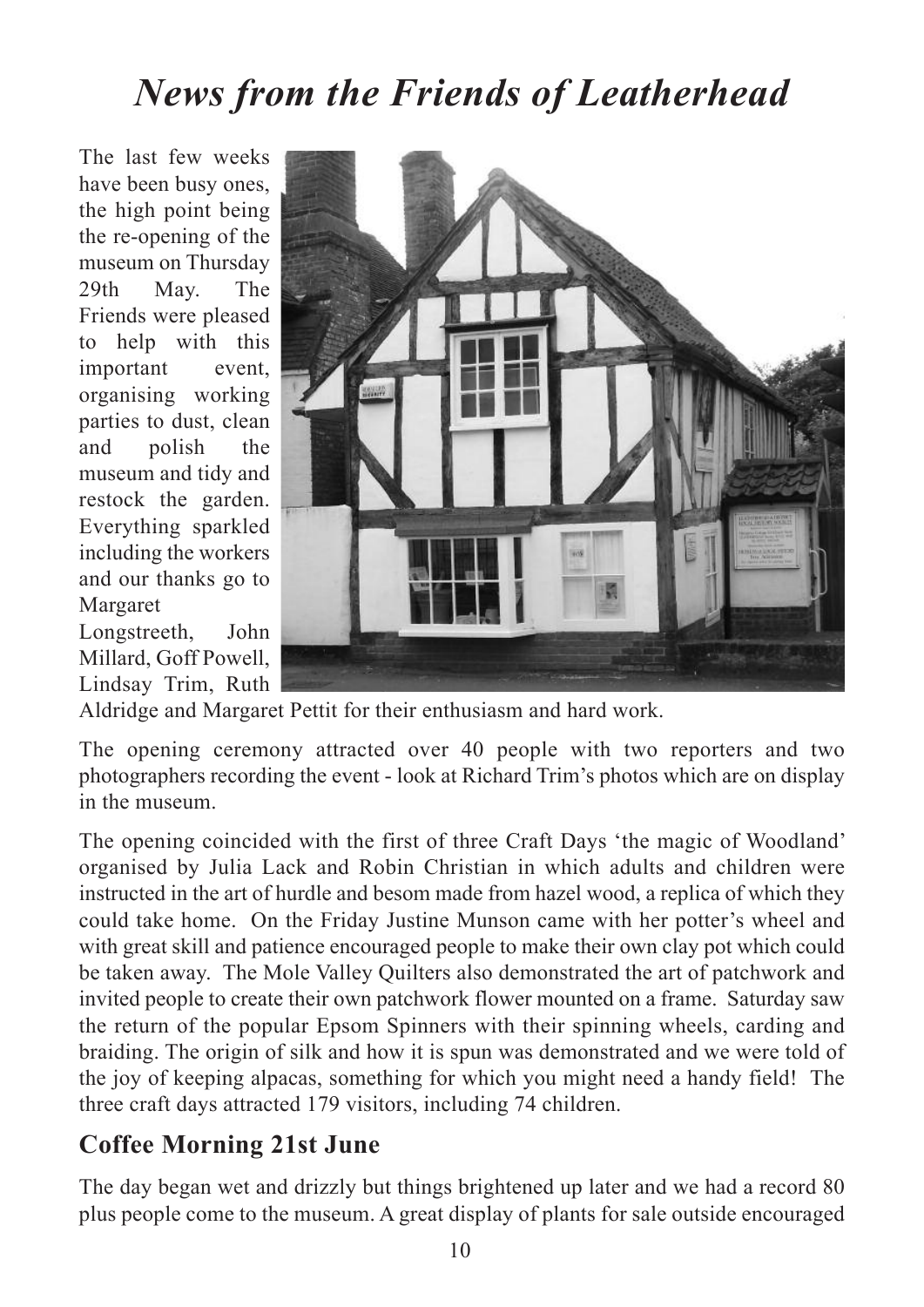people to come in, have a cup of coffee, guess the name of the teddy bear, win a raffle prize, buy a cake or take away a choice item from the bric-a-brac stall. We were pleased to see members of the Society and Friends although some were involved with Bookham village day. Grateful thanks to members of the Friends Committee for their help and to Roly and Pam Edwards, Michael Perks and Carole Neeser of the Leatherhead Horticultural Society for their generous donation of the plants making the day an enjoyable and happy occasion.

#### **Education**

The Friends are involved with the programme 'Learning through Landscapes' which is a Heritage Lottery funded project aimed at encouraging children to look at the surroundings, buildings, flora and fauna around their school. Fourteen pupils from St Andrews school in Ashtead were taken on the museum's Mole trail, down Church Street, past Thorncroft Manor and the Shell bridge and the beautiful riverside walk. They were challenged to think where the Mole started ( Boxhill was one thought!) and to look at the plant life, fish and birds. The mating habits of the dragonfly produced a spark of interest and they then went off to sketch an aspect which took their fancy. Rewarding but hard going! Future ventures will be the Victorian classroom and looking at maps and the location of schools in the area.

*Dr Fred Meynen*

### *Personal News of Members*

Many members will remember Judith Mills who moved away a few years ago to study at Nottingham University. She had served as both Treasurer and Secretary to the Society as well as being a museum steward for many years.

I recently heard from Judith when she sent me a copy of an article which she had recently published in the Transactions of the Thoroton Society which is the principal local history and archaeological society for Nottinghamshire.

Those who knew Judith will be pleased to hear that she obtained her MA degree last year and hopes to obtain her PhD in 2009. She sent her best wishes to the Society as well as a generous donation to our museum after our traumas.

We have also recently had a letter from Graham and Maggie Evans thanking everyone for their good wishes on the occasion of their wedding. They are now back to normal in the café and look forward to seeing some of us calling in for a cream tea.

*Peter Tarplee*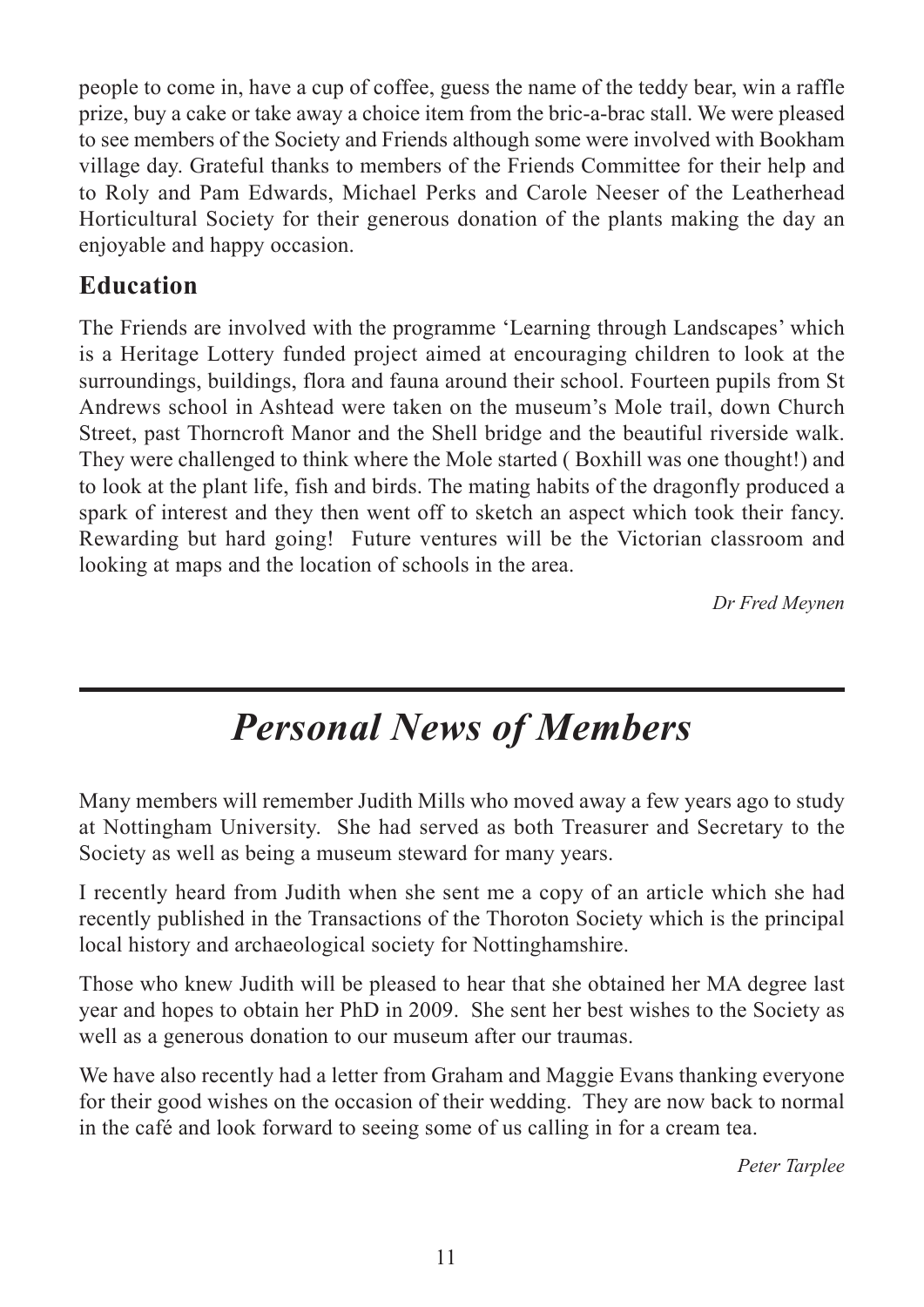#### *Patrick Gwynne and the Homewood*

The National Trust's latest house - in more ways than one! - in Surrey is 'The Homewood', first opened to the public this April. At our May meeting, David Scott, its new tenant, told us the fascinating story of the designer and previous occupant of this Modernist house and garden near Esher, built just before the Second World War broke out.



Patrick Gwynne's family lived in a large

Victorian house here set in ten acres of land, adjoining Esher Common. His father was a senior naval officer, and the place was convenient for his duties at Portsmouth as well as at the Admiralty. Patrick was born in 1913; he always wanted to be an architect, reading the Architectural Review while still a Harrow schoolboy and absorbing the latest internationalist ideas of design for new ways of living, exemplified by Le Corbusier's Villa Savoie near Paris, and the Bauhaus principles of the German emigres Walter Gropius and Mendelson. Patrick studied at the RIBA and was articled to Coleridge & Sons, but moved to the practice of Wells Coates, who built the Modernist flats in Lawn Road, Hampstead in 1934.

In 1937, Patrick (aged only 24) persuaded his parents to sell everything, demolish their 1860's house and allow him to design and build a new home and garden for them. The house was built within a year, costing £10,500 at a time when 'new estate' family houses were being built and sold for under £400. Patrick Gwynne later designed a number of restaurants, including those at the Festival of Britain and the Serpentine, featuring his 'signature' uplighting and hexagonal spaces. He lived at 'The Homewood', first with his grandmother, parents (both died in 1942) and sister, but later on his own until his death in 2003 at the age of ninety. His ashes are scattered in the garden he had designed. Patrick Gwnnne had offered the house including its designed contents, and the grounds to the National Trust in 1992, and thereafter worked with them to restore it as a family home once more.

Our speaker went on to describe the house, surrounded by six acres of planting of acers, azaleas and rhododendron, together with birch, gorse and heather native to the adjoining common, with a water garden fed by a cascading stream. Quirkily, the swimming pool is green, not the usual blue. The house was built of concrete and rendered brick, most of the rooms being supported on columns - piloti - below a flat roof. There were four garages underneath, and a circular staircase rose from the front door to the family's 7-bedroom block with 4 bathrooms. Beyond this was a study and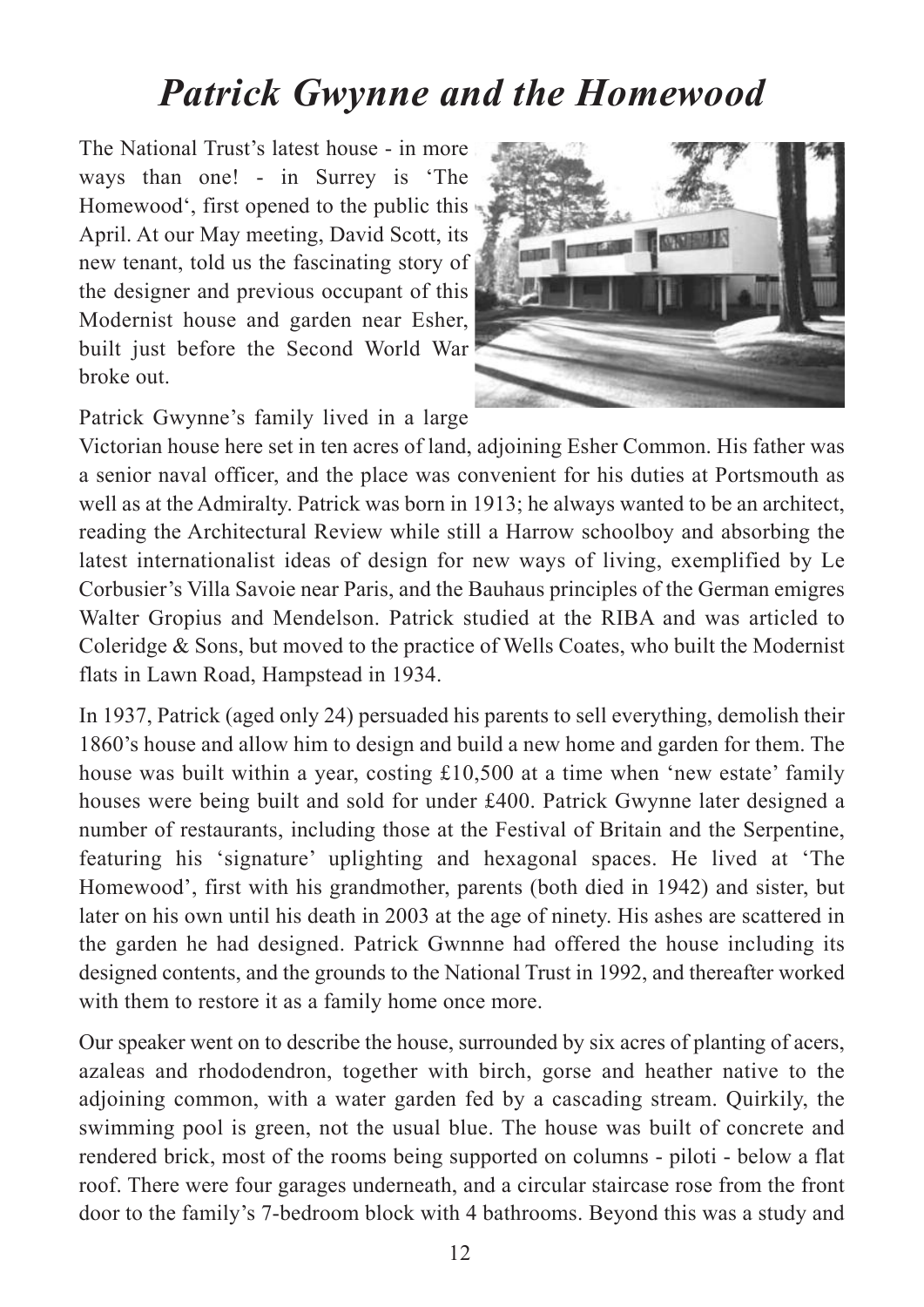office(containing souvenirs of Gwynne's commissions), then a large living area and finally the servants' wing, including a batman's room and compartmentalised kitchen with high windows so that staff were not distracted from their duties. Gwynne's designed furnishings included varied drawers, shelving and inbuilt cupboards, either avoiding or hiding clutter by sloping window ledges and roller shutters. Among the features are a Venetian chandelier bought on his parents' honeymoon, a large enamel panel by Stefan Knapp, a circular pool and fountain from Denys Lasdun, and a mosaic puzzle incorporating the name of the house and of its architect.

David Scott described some of the problems of living in 'The Homewood' today. The sun terrace had been covered in. Without scaffolding, the flat roof can only be reached with climbing gear and the rainwater drains into internal pipes. Two people were needed to move the reinforced glass covering any light bulb needing replacement. The sash windows (12 feet long and 6 feet high) were single-glazed and, even with the curtains replaced by blinds, the gas-fired high radiators meant very large heating bills. On the 'plus'side, it was a wonderful place for their 2 year old daughter to explore, and a gift of a Bechstein grand piano had been miraculously installed by three men without other aids.

'The Homewood' is open [in 2008] on Fridays (and the last Saturday of each month) until the end of October. Access is restricted to pre-booked guided tours, starting from Claremont Landscape Garden (telephone 01372 476424).

*Derek Renn*

### *Visit to Horsham*

Warm summer weather enhanced the enjoyment of this visit during which twelve of our members arrived for a morning's introduction to the Horsham Museum, and after a break for lunch, a guided walk around the Town.

The party was greeted by the museum's administrator who highlighted its hundredyears history and gave some interesting insights into how the quality of the displays was ensured by the skills of the management and the dedication of the volunteers. It would be impossible in a brief account to describe the variety and excellence of the exhibits. One participant said "It's the best we've seen".

Our guide for the afternoon was Robin Christian a member of our Society and former resident of Fetcham, now living close to Horsham. A gentle stroll through the town centre revealed so much that could be admired, above all a feeling of orderliness and evident civic pride. A modicum of history, fine architecture, quaint precincts, abundant floral displays blended with more mundane features – enticing shops and abundant eating places – combined to make the tour a memorable one. For most there was the resolve to return and see more. In closing, a recommendation – to go and see Horsham, <sup>a</sup> wonderful place. *John Wettern*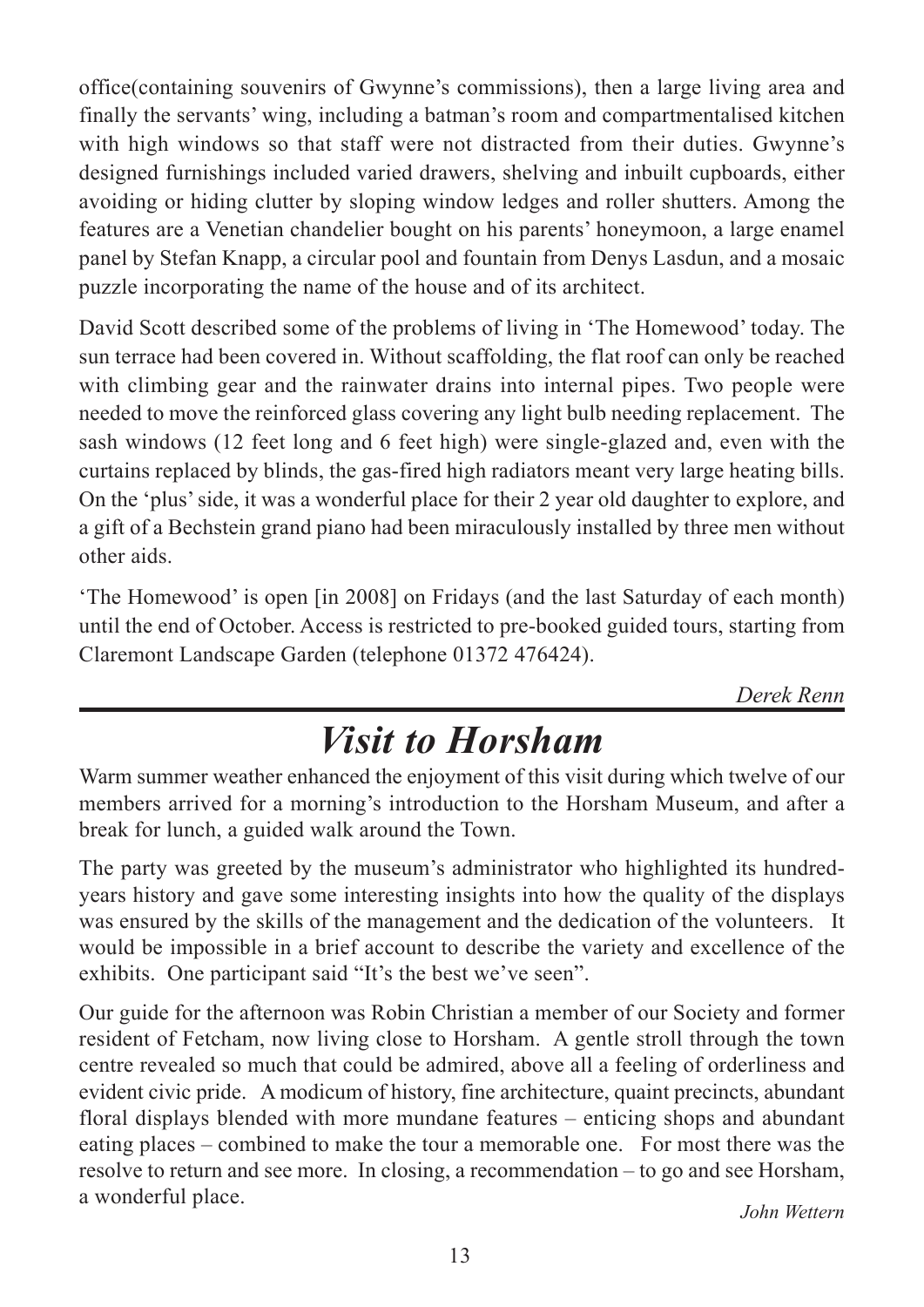### *Polesden Lacey - How it has changed….*

It is not always realised that the house at Polesden Lacey is only just over a hundred years old. At the turn of the 19th century a very different house stood there owned by Sir Walter Farquhar. He died in 1900 and in 1902 the estate was sold by his son to Sir Clinton Dawkins who described his new house as 'ugly and inconvenient' and appointed Ambrose Poynter to redesign and rebuild it.



The building that stood there at that time had been designed by Thomas Cubitt and built some 80 years previously. The illustration shows the house with its colonnade of 10 pillars and on either side of the colonnade just two recessed windows. The ordinance survey maps of that era show the ground plan of the house as a 'square' building with an extension at the back. There was no courtyard in the middle, just a conventional square shape.

The redesign, demolition and rebuilding of the new house took place between 1903 to 1905 but Sir Clinton Dawkins was fated never to enjoy it with his death in the year of its completion. In 1906 the estate was bought by Mr and Mrs Greville and between 1906 and 1908 the house was extensively prepared for their use. Mrs Greville was already established as a leading hostess of the day but had been using Reigate Priory as an out of town venue. The structural alterations were relatively minor, just adding the semicircular bays to the wings of the east front but the interior of what was a fairly plain house was transformed by wood panelling and ornamentation to the ceilings and the other extravagancies that make up the present house. Completing the house was again not good for the new owner – Ronald Greville himself died in 1908.



It is interesting to compare the overall architectural design of the current house with its predecessor and to do this a comparison needs to be made between the picture of the house as it was and one of the present

day. The same colonnade and two recessed windows either side of it remain but there are vast extensions either side. In addition above the colonnade at roof level there is a balustrade and pediment.

When we take a view from the east side the extent of the differences can be seen. In the old house there is a portico and above it just three windows form the upper floor.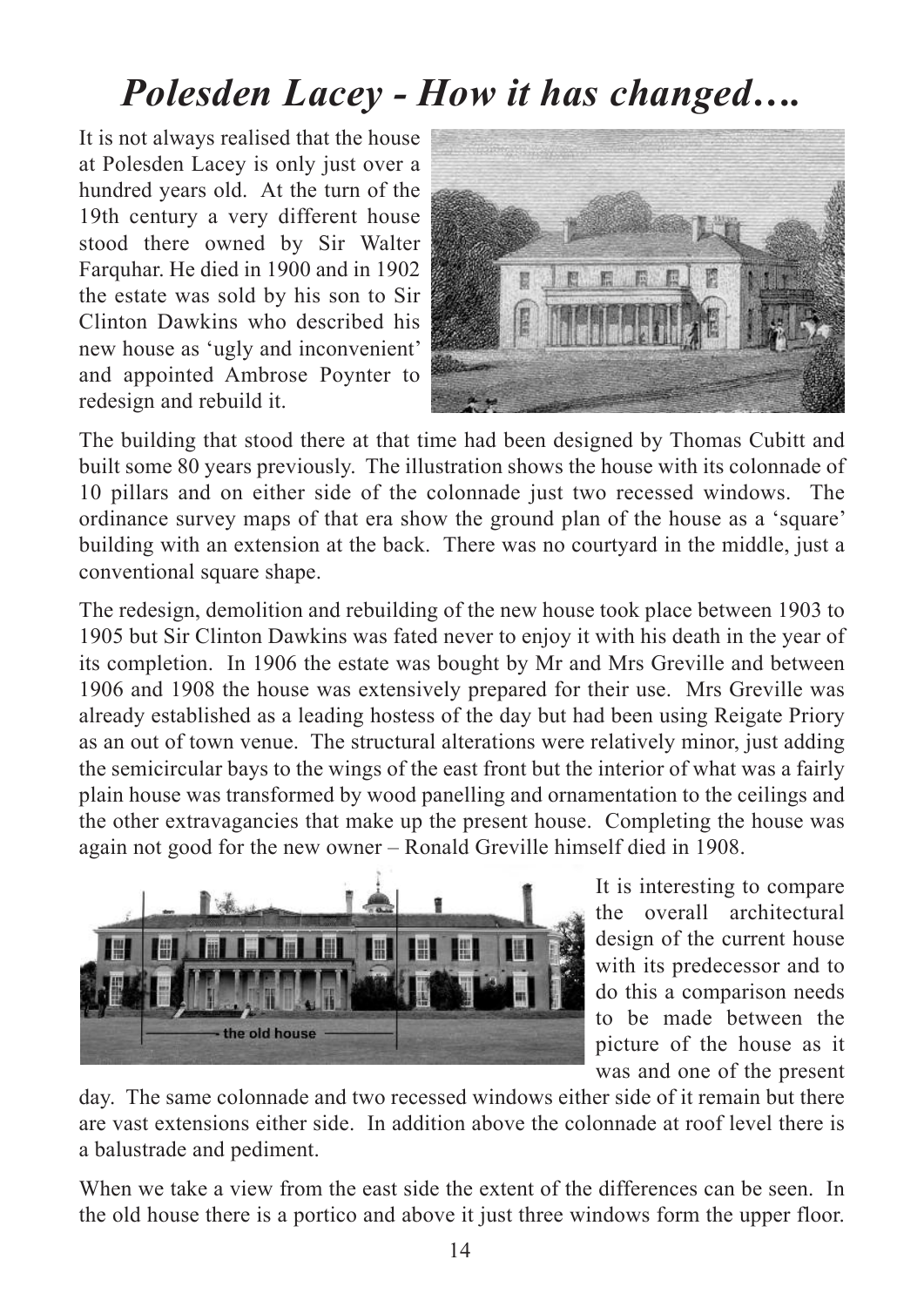On either side of the portico are two dummy windows. Servants' quarters can be seen at the rear of the house. The present day view is very considerably different with a long east side with entrance hall and two wings dominated by a clock tower. There is no similarity between the two views, the east side is a completely new structure. In fact the columns of the portico now stand at the end of the long terrace in the grounds.



What is the commonality between the old house and the present day house? Certainly the colonnade to the south remains and the two recessed windows either side. But the house was smaller by a major amount. The current house is built round a courtyard



with a massive increase in depth.

The floor plan of the current house shows a superimposed outline of the original house demonstrating the extent of the demolition and reconstruction of the two houses. It would seem that the whole house apart from the south facing colonnade and its immediate wall is a total redesign and reconstruction. Presumably the colonnade and its immediate south wall were absorbed into the redesign. We therefore have a Cubitt colonnade but very much a Poynter designed house. Every room is different. The most likely room to survive from the old house is the saloon or 'gold room' but the surviving photo of that room shows a totally different arrangement of the windows. From the interior perhaps the only sign of the old house may be in the Billiards Room where there are

slightly jutting out supporting walls and a ceiling beam. Could this mark the original north wall of the old house?

The house of today is only just over a hundred years old but it does retain something of the charming 1822 Cubitt design with its fine colonnade overlooking Ranmore and the magnificent North Downs.

*Martin Warwick*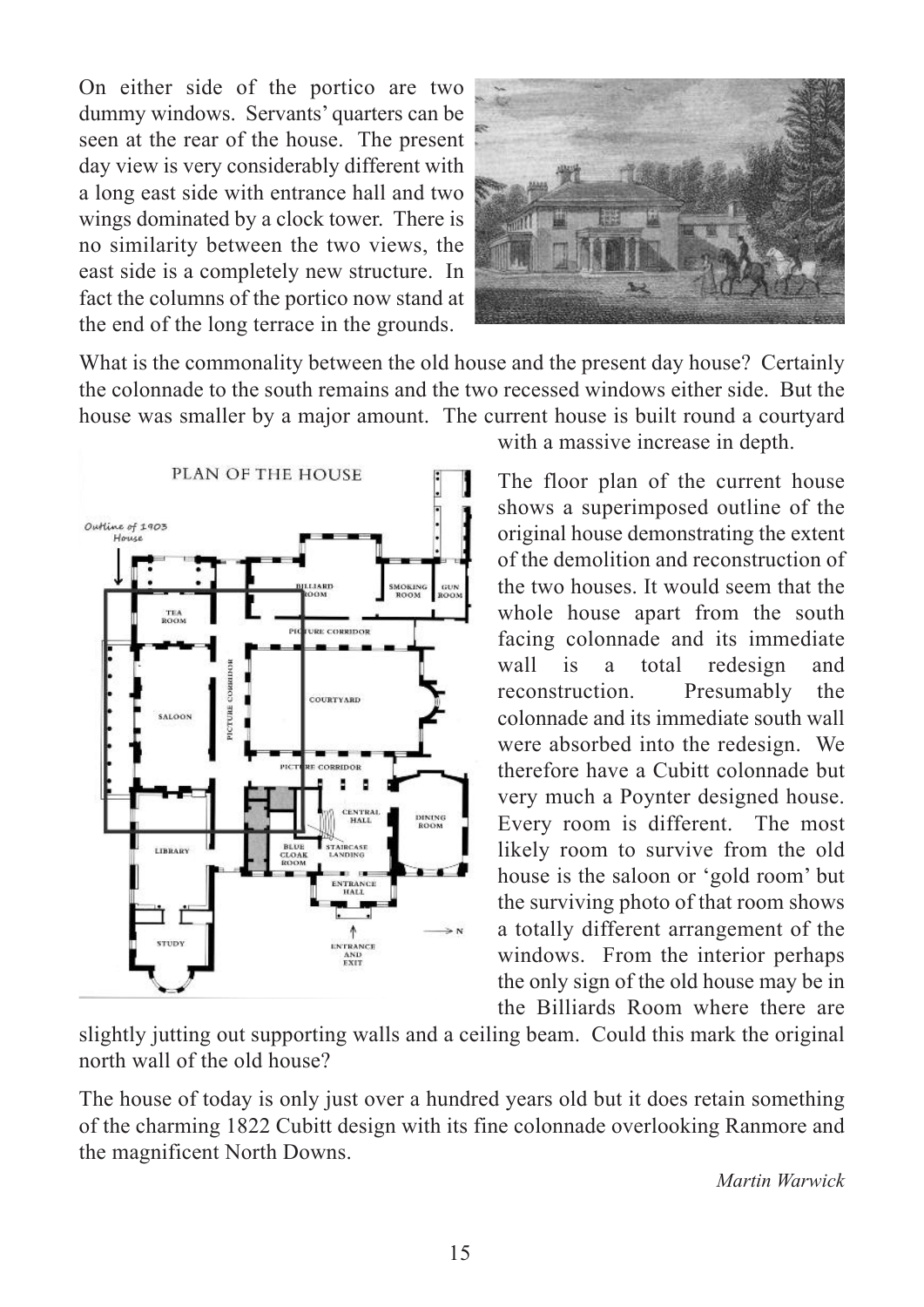### *Recent Additions To The Library*

Surrey – Individual Towns & Villages : Leatherhead [a book of photographs]. Published by J. Wells, High Street, Leatherhead.

The 16 black and white photographs are of Leatherhead, from railway bridge; Parish Church: southside and interior; Post Office and clock tower; High Street; Bridge Street; Church Street; Fetcham Mill Pond; All Saints'Church; St. John's School; Blind School; Hawks Hill; Running Horse Inn; Merrylands Hotel, Great Bookham; Mickleham Church and Lychgate; Ashtead Church

*Peter Wells*

### *FUTURE EVENTS*

#### **August**

28th Thursday - barrow in Leatherhead Swann Centre

#### **September**

13th Saturday 10am - 4pm Ashtead Common Heritage Event, Lizzie Bruce 01372 279083

13th/14th Saturday/Sunday Heritage Weekend – Hidden Secrets – Museum display and lecture 'Tunnels & Bridges of Leatherhead & District'

20th Saturday – Workshop on Manorial Records – Surrey History Centre - £5 contact Richard & Pamela Savage 01483 768875

#### **October**

17th Friday – the 2007 Excavations of Ashtead Villa by Dr David Bird – Letherhead Institute 7.30pm

### *Index of Articles*

|                                        | Page           |
|----------------------------------------|----------------|
| Archaeology                            | 4              |
| Chairman                               | 1              |
| Cherkley Court                         | 6              |
| Fetcham U3A History Group              | 9              |
| Friends of the Museum                  | 10             |
| Heritage Open Days                     | 8              |
| Homewood House                         | 12             |
| Horsham Visit                          | 13             |
| Judith Mills                           | 11             |
| <b>Library Additions</b>               | 15             |
| Linda Heath – A Rich Inheritance       | 7              |
| Monks Green Farm                       | 7              |
| Museum Committee                       | $\overline{2}$ |
| National Archaeology Week              | 5              |
| Polesden Lacey – How it has Changed 14 |                |
| Wanted – Examiner of Accounts          | 3              |
|                                        |                |



The work is rewarding as it involves dealing with the public, receiving artefacts, answering queries and learning about local history.

Training is given, so come along and meet us - we are a friendly crowd. Please tell your friends and if you need more information give me a call.

*Dr Fred Meynen 01372 372930*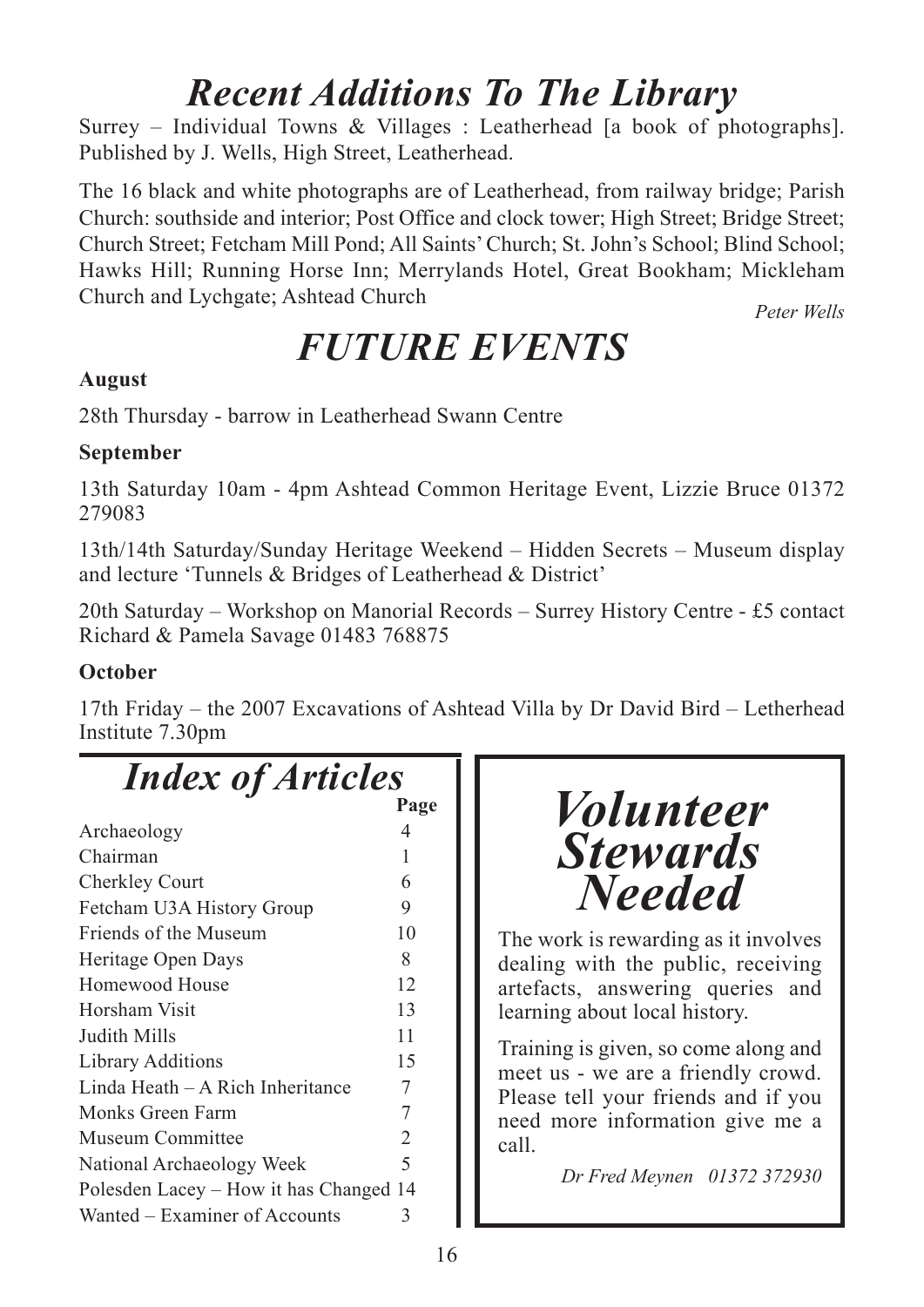Archaeology ARCHAEOLOGY SECRETARY David Hartley 01372 377839 The Newsletter is published quarterly in February, May, August and November. NEWSLETTER EDITOR Martin Warwick 01372 453717 Email : martin\_warwick@hotmail.com

#### **November Edition – Articles to be sent in not later than 10th October**

Proceedings EDITOR Barry Cox 01372 273167 Email : barry\_cox@btopenworld.com Forge Cottage, 11 Blacksmith Close, Ashtead, KT21 2BD

Records

RECORDS SECRETARY Brian Godfrey 01372 454654

The Society has some archival material, documents, illustrations and maps which may be accessed through the following members:-

| Ashtead                      | Jack Willis   |
|------------------------------|---------------|
| Bookham                      | Brian Godfrey |
| Fetcham documents            | Alan Pooley   |
| Fetcham photographs and maps | Ed Tims       |
| Leatherhead document         | John Derry    |
| Leatherhead photographs      | Linda Heath   |
| Leatherhead maps             | Alan Pooley   |

The Historical Enquiry Service offers to seek answers to questions about the history of Leatherhead, Ashtead, Bookham and Fetcham submitted via the Museum

| CO-ORDINATOR                 | Peter Wells | 01372 386348 |
|------------------------------|-------------|--------------|
| Sales of L&DLHS Publications |             |              |
| <b>SALES SECRETARY</b>       | Goff Powell | 01372 374923 |